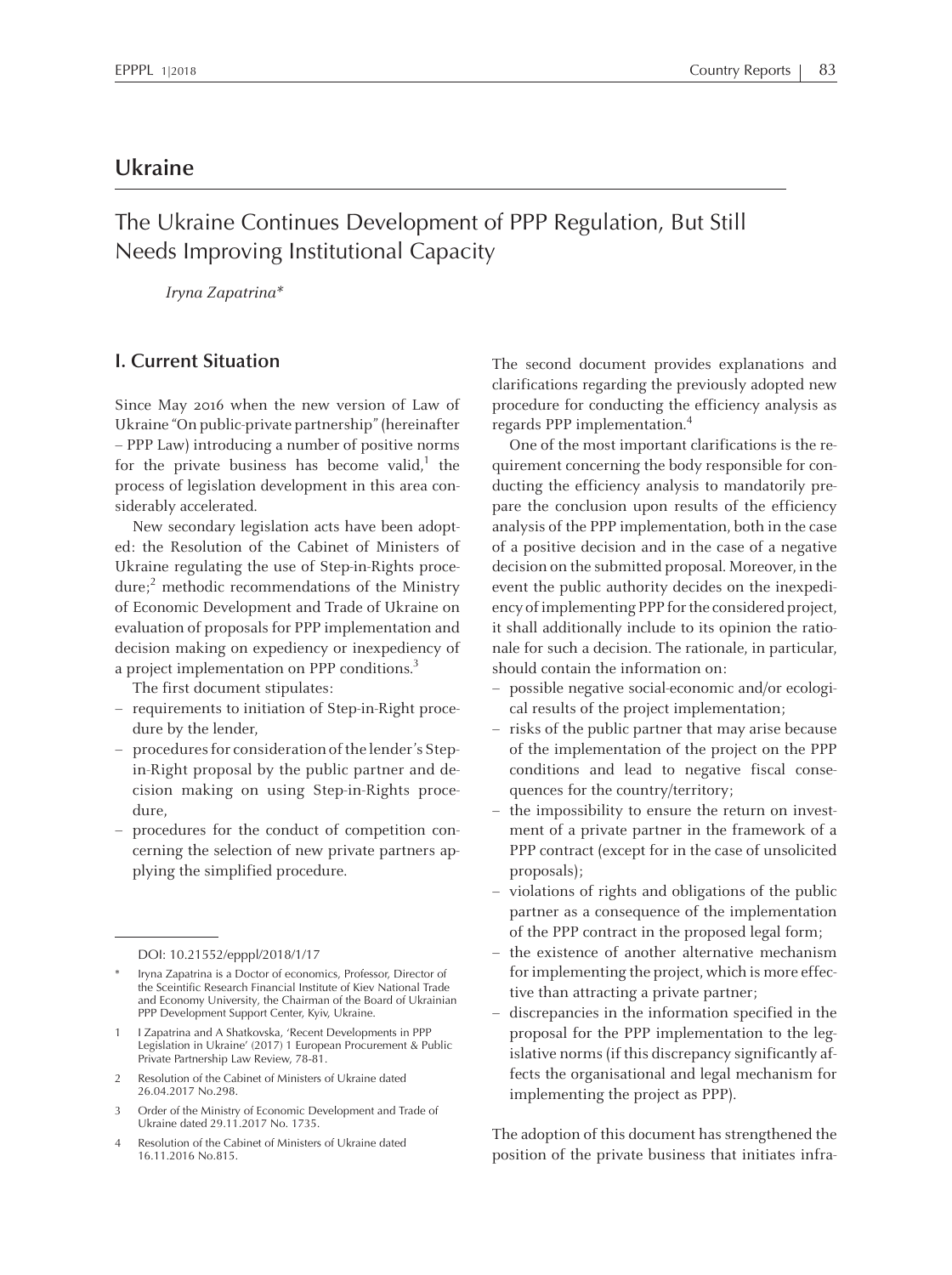structure projects to implement them in the form of PPP. Such a norm will allow avoiding situations when the public authority, instead of analysing the submitted proposal and preparing <sup>a</sup> conclusion, simply informs the initiator of the project that the submitted proposal is not interesting.

## **II. Improvement of Concession Legislation**

As of today the work on the improvement of the concession legislation, started in summer 2016, with the suppor<sup>t</sup> of the EBRD is being continued. 5 The new draft Law on Concessions and the relevant amendments to more than 30 laws of Ukraine, prepared by the Ministry of Economic Development and Trade of Ukraine jointly with the EBRD consultants has already been approved at the meeting of the Government of Ukraine on 24 December 2017 and will soon be registered in the Parliament.

The preparation for this draft law has lasted a year and <sup>a</sup> half and was accompanied by serious discussions on <sup>a</sup> number of conceptual issues.

One of the main points among them was the issue of whether to consider a concession as one of the PPP forms, or to consider it as <sup>a</sup> separate mechanism for attracting private business to invest in infrastructure projects.

The first position has won. The draft law implements <sup>a</sup> model in accordance with which:

- concession is one of the PPP forms, whose the distinctive feature is the reimbursement of the private partner's investments mainly (not less than half) at the expense of the consumers' fees for services;
- there is <sup>a</sup> single procedure forinitiating infrastructure projects planned to be implemented with the participation of <sup>a</sup> private business on PPP conditions, regardless of the contractual form planned to be applied to the implementation of such <sup>a</sup> project;
- the suggestion to use the concession form for the implementation of the project should be justified in the proposal for the implementation of PPP, submitted to the relevant public authority;
- the final decision on the form of the project implementation on PPP conditions (concession or other form of PPP) shall be taken by the body authorised to conduct the required analysis of the ef-

ficiency as concerns the PPP implementation, based on the evaluation of the relevant proposal and reflected in the conclusion adopted based on the efficiency analysis;

 if <sup>a</sup> decision is taken in favour of implementing <sup>a</sup> project in the form of <sup>a</sup> concession, the new law on concessions shall be applied to its subsequent preparation and implementation. If the project is planned to be implemented in another form – the Law of Ukraine "On public-private partnership" shall be applied.

The second important conceptual position that was discussed in the drafting process was the issue of financial relations between the public and private partner within the framework of <sup>a</sup> concession.

In the current concession legislation of Ukraine the concessionary payments are an obligatory attribute of the concession contract; 6 State suppor<sup>t</sup> for projects implemented under concession contracts is not allowed. It was changed in the draft law.

In addition, for today, objects transferred to a concession can be burdened by financial obligations of State (municipal) enterprises that manage them, which is not logical at all. In order to avoid such obligations and at the same time allow the public partner to receive one-time financial assistance fromthe concessionaire in order to solve the problems related to the obligations of enterprises that exploited these facilities prior to the transfer to <sup>a</sup> concession, it is envisaged to use fixed fees in concession contracts. r<br>L

As of today, the selection of <sup>a</sup> private partner for all projects implemented on PPP conditions – both concessions and not – is carried out by means of competition. The new draft law on concessions establishes the conditions under which concessions are awarded on the basis of direct negotiations.

In addition, it is envisaged to use the competitive dialogue procedure, which is absent in the current legislation.

Another novelty of the draft law is the possibility of transforming the lease agreemen<sup>t</sup> into <sup>a</sup> concession contract using the procedure of direct negotia-

<sup>5</sup> <sup>I</sup> Zapatrina and <sup>A</sup> Shatkovska, 'Recent Developments in PPP Legislation in Ukraine' (2017) <sup>1</sup> European Procurement & Public Private Partnership Law Review, 78-81.

<sup>6</sup> The legislation provides for certain possibilities for the temporary exemption of the concessionaire from concession payments, but it is practically impossible to apply them.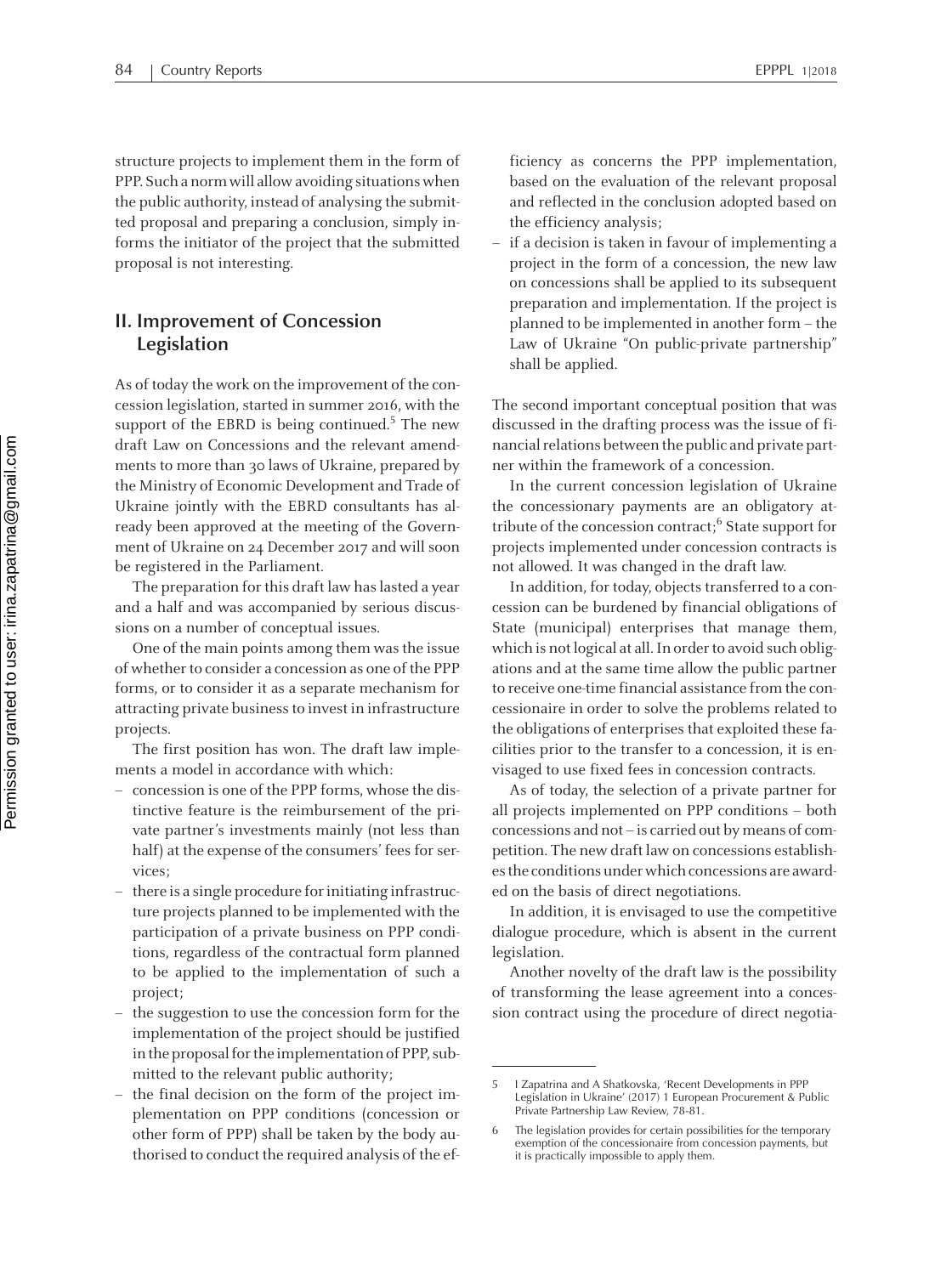tions. Such process can be initiated by the lessee of the object of State property in case it is interested in its modernisation (reconstruction). The decision to conduct such <sup>a</sup> transformation shall be taken by the Government upon consideration of the proposal on PPP implementation initiated by the lessee.

Among the amendments to other laws of Ukraine, envisaged by the draft law, <sup>I</sup> would like to draw attention to the amendments to the Budget Code envisaging:

- the introduction of <sup>a</sup> new type of State guarantees in the framework of State support for PPPs, which, unlike the existing ones, guarantees the fulfillment by the State partner of its obligations under <sup>a</sup> PPP contract;
- the introduction of long-term budgetary obligations for PPP projects.

It is ye<sup>t</sup> not clear which of these amendments and proposals will be adopted by the Parliament of Ukraine. At the same time bringing up these issues embedding them in <sup>a</sup> broad public discussion will promote a deeper understanding to the public authorities in terms of international standards in the field of PPP and approaches to the implementation of socially important projects involving private business.

### **III. The Practice of Applying Legislation in the Field of PPP**

International experience shows that good PPP legislation, of course, is important for attracting private business to the infrastructure sector. But it does not always lead to the emergence of successful PPP projects. Without <sup>a</sup> strong political will and developed institutions, the best legislation will not bring the desired effect.

The experience of Ukraine fully confirms this.

Today, the current PPP legislation in the country is not perfect, but quite attractive for the private business. This is especially true for non-concession projects. At the same time, no project boom has ye<sup>t</sup> been witnessed.

For almost two years that have passed since the introduction of the new version of the Law of Ukraine "On public-private partnership", not <sup>a</sup> single proposal has been prepared by the central authorities for PPP implementation in respec<sup>t</sup> to State owned objects. According to the information from the open media, the situation is the same at the local level.

At the same time, starting from summer 2017, the private business has expressed itsinterest in the possibility of submitting unsolicited proposals for the implementation of projects on PPP conditions.

In November 2017, the Ministry of Fuel and Energy of Ukraine has adopted <sup>a</sup> decision on the implementation of PPP for the Project "Energy Bridge: Ukraine-European Union", the proposal for the implementation of which had been submitted on the initiative of a consortium consisting of Polenergia International S.àrl, EDF Trading Limited and Westinghouse Electric Sweden AB.

In the period from September to November 2017 representatives of private business have submitted unsolicited proposals to the Ministry of Infrastructure of Ukraine,<sup>7</sup> the Ministry of Internal Affairs of Ukraine and Kyiv City State Administration, $^8$  and the Ministry of Justice of Ukraine. 9 Unfortunately, until now no decision on these proposals has been adopted, despite the fact that the time stipulated for this by the law has already passed.

The main reason for this is low institutional capacity of the relevant ministries on PPP issues and its almost complete absence at the local level.

Actually only the central PPP unit located in the Ministry of Economic Development and Trade is an active player on the PPP market and doing all the best for improving the legislation and promoting PPPs in Ukraine at present. Other bodies responsible for the implementation of PPP projects in various economic spheres are not ye<sup>t</sup> ready for resolving such complex tasks.

In the 2015 World Bank Assessment "Public-Private Partnership in the context of Public Investment Management in Ukraine",<sup>10</sup> it was underlined that there is <sup>a</sup> strong need for capacity building at all lev-

Project "Modernization of the port infrastructure of Kherson and Skadovsk trade ports and increasing of efficiency of their use", initiated by the Group of Companies "Sodruzhestvo".

<sup>8</sup> Project "Creation of system of video recording of traffic violations in the automatic mode" in Ukraine and in Kyiv, correspondingly.

Project "Construction of a new Lviv detention center facility and <sup>a</sup> hospital institution as par<sup>t</sup> of the investment project for the transfer of Lviv penal facility".

<sup>10</sup> N Biletska, J-H Kim, MDarcy, MDunne and I. Zapatrina, *Public-Private Partnerships in the Context of Public Investment Managemant in Ukraine* (The International Bank for Reconstruction and Development 2016), available at <http://www.worldbank.org> Last accessed on 30 March 2018.